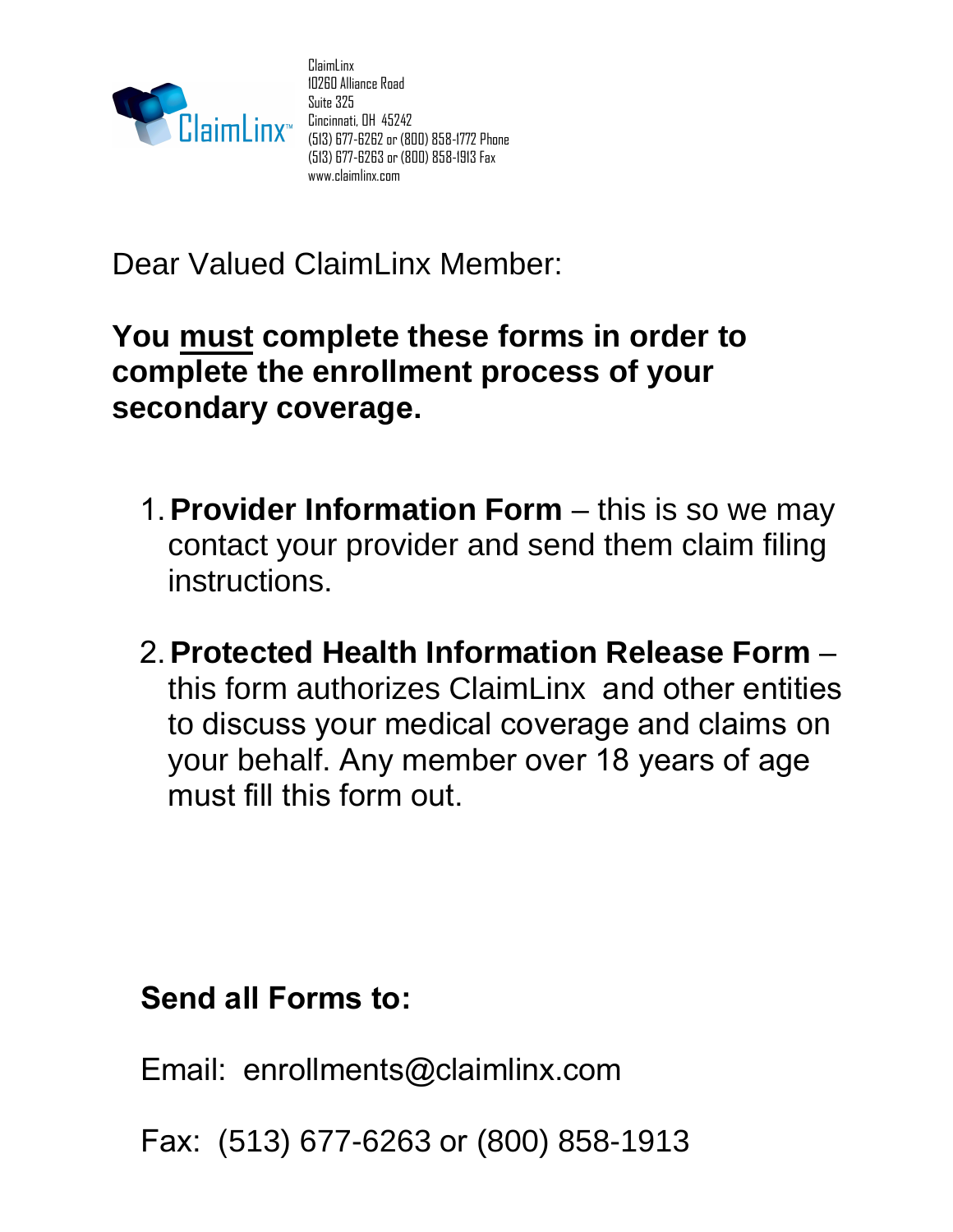

## **ClaimLinx, Primary Carrier and Medical Cost Advocate Protected Health Information Release Form**

I hereby authorize the disclosure of protected health information about me and/or my family as described below:

- 1) The following specific person or class of persons or facility is authorized to make the requested use or disclosure.
- 2) The following person or class of persons may receive disclosure of protected health information about me and/or my family:

Any employee or representative of **ClaimLinx, Primary Carrier, or Medical Cost Advocate** 

- 3) The specific information that should be disclosed is: As requested
- 4) I understand that the information used or disclosed may be subject to re-disclosure by ClaimLinx, Primary Carrier, or Medical Cost Advocate or by the facility receiving it (i.e. hospitals, doctors, medical facility). In such cases, information will remain protected by federal privacy regulations governing the disclosure of protected health information by ClaimLinx, Primary Carrier, and Medical Cost Advocate.
- 5) I may revoke this authorization by notifying ClaimLinx, Primary Carrier, and Medical Cost Advocate in writing of my desire to revoke it. However, I understand that any action already taken in reliance on this authorization cannot be reversed, and my revocation will not affect those actions. I understand that the medical provider or insurance carrier to whom this authorization is furnished may not condition its treatment of me on whether or not I sign the authorization.
- 6) This authorization expires upon occurrence of the following event that relates to me and/ or my family or to the purpose of the intended use or disclosure of information about me and/or my family: termination of relationship with ClaimLinx, Primary Carrier, and Medical Cost Advocate.

\_\_\_\_\_\_\_\_\_\_\_\_\_\_\_\_\_\_\_\_\_\_\_\_\_\_\_\_\_\_\_\_\_\_\_ \_\_\_\_\_\_\_\_\_\_\_\_\_\_\_\_\_\_\_\_\_\_\_\_\_\_\_\_\_ Signature of Individual or Guardian **Date of Signature** 

\_\_\_\_\_\_\_\_\_\_\_\_\_\_\_\_\_\_\_\_\_\_\_\_\_\_\_\_\_\_\_\_\_\_\_ Printed Name of the Above Signed

\_\_\_\_\_\_\_\_\_\_\_\_\_\_\_\_\_\_\_\_\_\_\_\_\_\_\_\_\_\_\_\_\_\_\_

\_\_\_\_\_\_\_\_\_\_\_\_\_\_\_\_\_\_\_\_\_\_\_\_\_\_\_\_ Phone Number

\_\_\_\_\_\_\_\_\_\_\_\_\_\_\_\_\_\_\_\_\_\_\_\_\_\_\_\_\_\_\_\_\_\_\_ Address

 $\mathcal{L}_\text{max}$  , which is a set of the set of the set of the set of the set of the set of the set of the set of the set of the set of the set of the set of the set of the set of the set of the set of the set of the set of Email Address

Date of Birth of the Above Signed Social Security Number

\_\_\_\_\_\_\_\_\_\_\_\_\_\_\_\_\_\_\_\_\_\_\_\_\_\_\_\_\_\_\_\_\_\_\_ \_\_\_\_\_\_\_\_\_\_\_\_\_\_\_\_\_\_\_\_\_\_\_\_\_\_\_\_\_

**\*\*SEND COMPLETED FORM TO CLAIMLINX\*\* EMAIL TO ENROLLMENTS@CLAIMLINX.COM OR FAX TO (800) 858-1913**